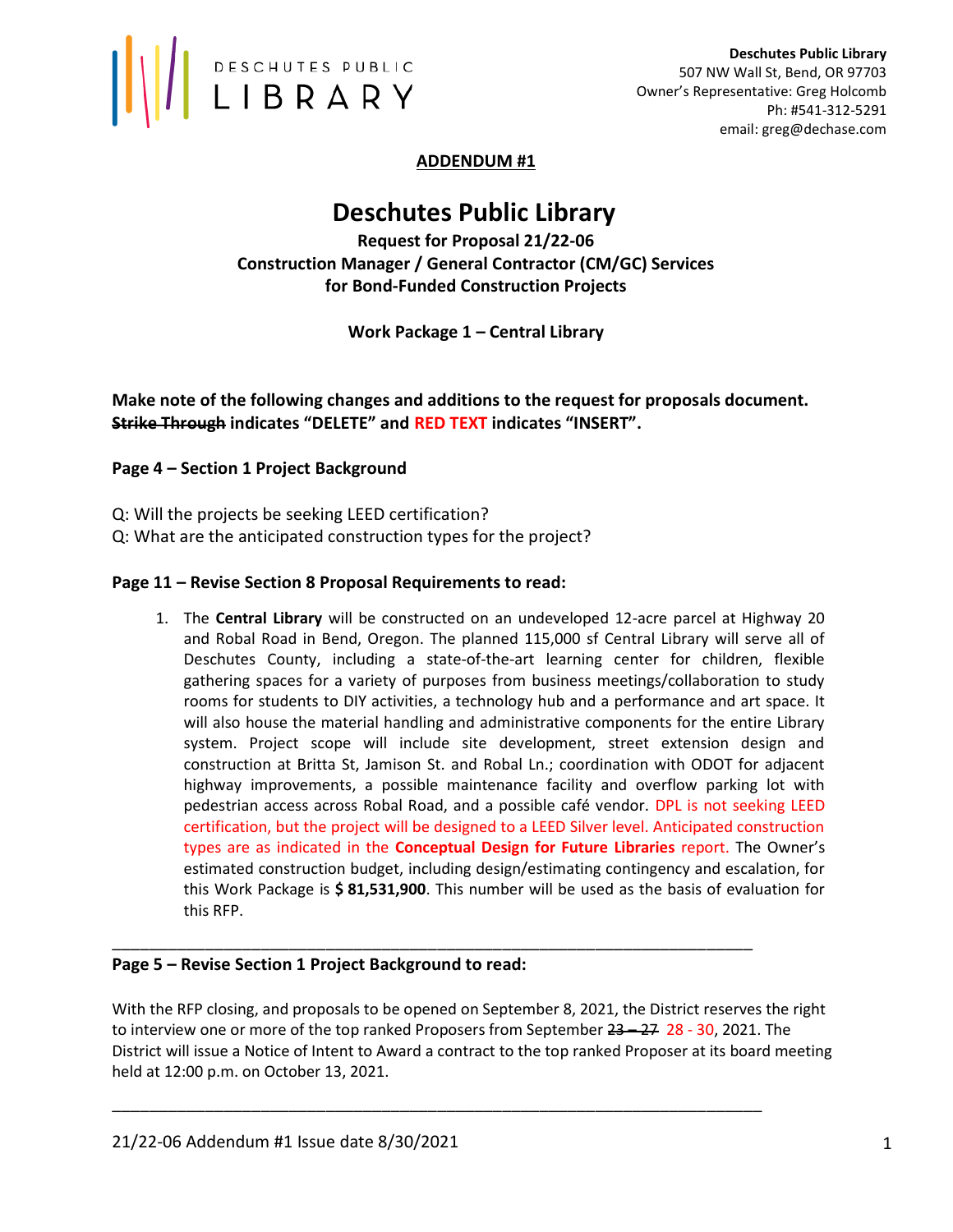

## Page 5 – Revise Section 2 Schedule to read:

The schedule for District's CM/GC planned selection is as follows, subject to change at the District's sole discretion:

| August 18, 2021             | Advertise RFP                                                              |
|-----------------------------|----------------------------------------------------------------------------|
| August 25, 2021             | Mandatory Pre-Proposal Meeting @ 10:00 AM PDT                              |
| August 27, 2021             | Deadline for Clarifications/Change Requests/Protests                       |
| August 30, 2021             | Final Addendum Issued                                                      |
| September 8, 2021           | Proposals Due by 2:00 p.m. PDT                                             |
| September 8, 2021           | Proposal opening @ 2:00 p.m. PDT                                           |
| September 28 - 30, 2021     | Interviews (Proposer must reserve these dates when<br>submitting proposal) |
| October 13, 2021            | Issue Notice of Intent to Award                                            |
| October 20, 2021            | <b>Appeal Period Ends</b>                                                  |
| November 3 October 29, 2021 | Execute contract                                                           |

\_\_\_\_\_\_\_\_\_\_\_\_\_\_\_\_\_\_\_\_\_\_\_\_\_\_\_\_\_\_\_\_\_\_\_\_\_\_\_\_\_\_\_\_\_\_\_\_\_\_\_\_\_\_\_\_\_\_\_\_\_\_\_\_\_\_\_\_\_\_

# Page 10 – Section 7 Proposal Submission

Q: Could you please confirm these are the binding requirements: The original copy to be fastened with a binder clip (per section 7 of RFP) and the copies to be bound (per section 8 of RFP).

## Page 7 – Revise Section 7 Proposal Submission to read:

Submit an original and nine (9) copies of the Proposal. Proposals should be typed, single-spaced and double sided on regular size paper. To facilitate handling by the District, the original document shouldbe submitted in a flat-bound- form, not stapled, fastened together with an appropriately sized binder clip. An electronic PDF copy of the proposal should be included in the application on a USB flash drive.

\_\_\_\_\_\_\_\_\_\_\_\_\_\_\_\_\_\_\_\_\_\_\_\_\_\_\_\_\_\_\_\_\_\_\_\_\_\_\_\_\_\_\_\_\_\_\_\_\_\_\_\_\_\_\_\_\_\_\_\_\_\_\_\_\_\_\_\_\_\_

## Page 11 – Section 8 Proposal Requirements

Q: Are resumes excluded from the overall page count?

## Page 11 – Revise Section 8 Proposal Requirements to read:

21/22-06 Addendum #1 Issue date 8/30/2021 2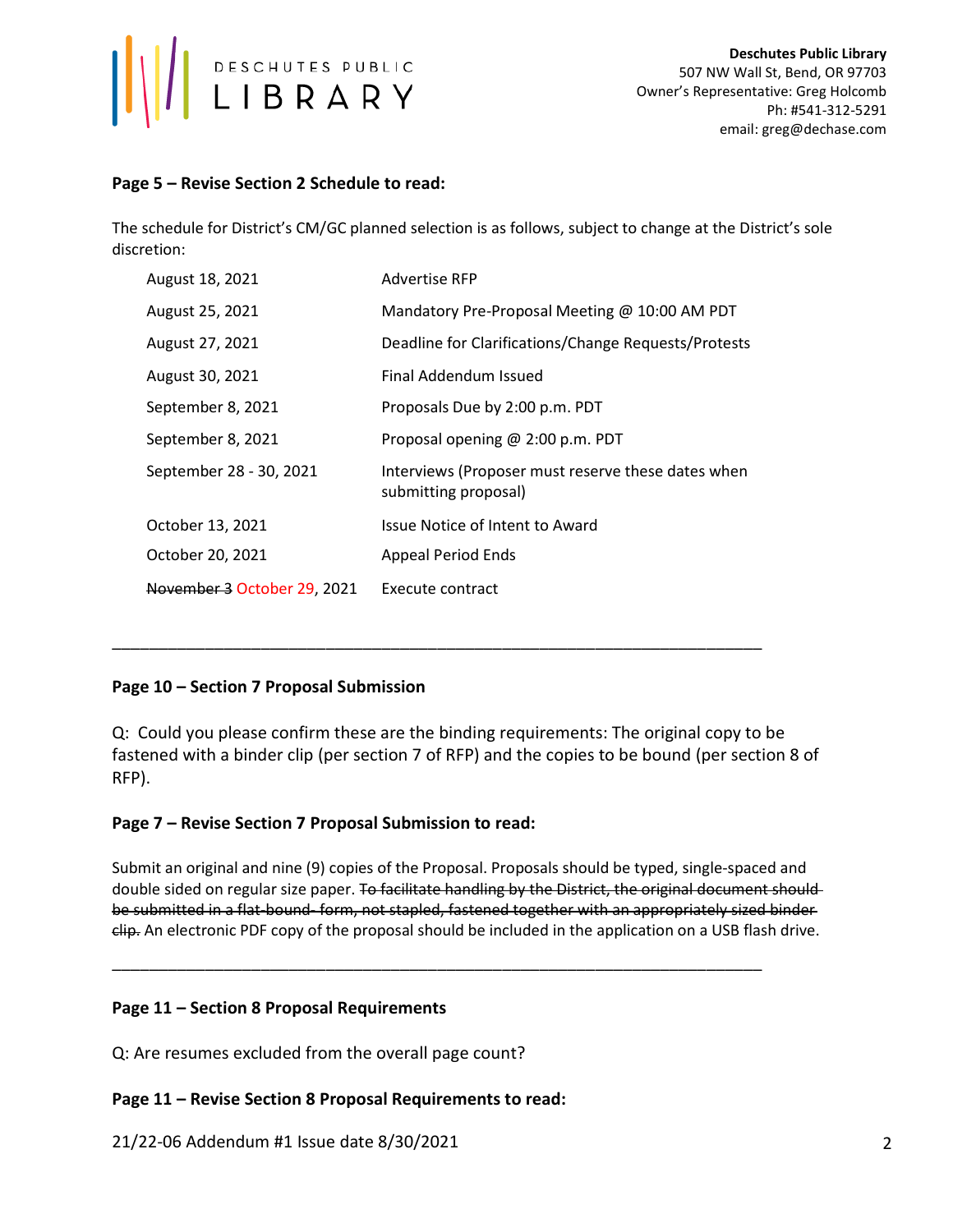

Proposals shall be wholly contained in a single bound binder or cover. Paper size shall be 8 ½" x 11" using an 11- point minimum font size for text and limited to 20 pages. The cover letter, appendices, resumes, and Proposer Certification Form do not count towards the page limit. Proposals may be printed double-sided, in which each face of the paper will count as a separate page. Covers and any dividers will not be included in the page count.

\_\_\_\_\_\_\_\_\_\_\_\_\_\_\_\_\_\_\_\_\_\_\_\_\_\_\_\_\_\_\_\_\_\_\_\_\_\_\_\_\_\_\_\_\_\_\_\_\_\_\_\_\_\_\_\_\_\_\_\_\_\_\_\_\_\_\_\_\_

# Page 11 – Section 8 Proposal Requirements

Q: In Section 8.2.2., the procurement language states "public CM/GC experience". We believe the procurement is asking for CM/GC experience overall, both private and public. Please clarify that private CM/GC experience is allowable.

## Page 11 – Revise Section 8.2.2 to read:

8.2.2 Demonstrate that the Proposer has been in business for a minimum of five (5) years as a general contractor by providing a comprehensive narrative detailing the Proposer's specific prior experience and qualifications for at least five (5) public or private CM/GC projects involving new construction. Summarize the Proposer's construction service experience with libraries or other projects of similar size, complexity and quality. If no experience, Proposer may describe how the Proposer will be able to provide this type of construction service.

\_\_\_\_\_\_\_\_\_\_\_\_\_\_\_\_\_\_\_\_\_\_\_\_\_\_\_\_\_\_\_\_\_\_\_\_\_\_\_\_\_\_\_\_\_\_\_\_\_\_\_\_\_\_\_\_\_\_\_\_\_\_\_\_\_\_\_\_\_

\_\_\_\_\_\_\_\_\_\_\_\_\_\_\_\_\_\_\_\_\_\_\_\_\_\_\_\_\_\_\_\_\_\_\_\_\_\_\_\_\_\_\_\_\_\_\_\_\_\_\_\_\_\_\_\_\_\_\_\_\_\_\_\_\_\_\_\_\_

## Page 11 – Section 8 Proposal Requirements

Q: This area refers to 'experience and expertise of anticipated subconsultants'. Are we to assume these are subconsultants of the design team (MEP, Structural, Civil Engineering, etc.), or should we assume this to mean sub-consultants that the CM/GC would bring on such as a skin consultant, or other similar area specific consultants.

#### Page 11 – Delete Section8.2.3:

8.2.3 Summarize the relevant experience and expertise of anticipated subconsultants. Indicate whether Proposer and subconsultants have previously teamed together on CM/GC projects.

#### Page 17 – Revise Section 13 Appendices to read:

#### List of Appendices:

- A. Proposer Certification Forms\*
- B. Pricing Proposal Form (edit specific job roles as needed)\*

#### 21/22-06 Addendum #1 Issue date 8/30/2021 3